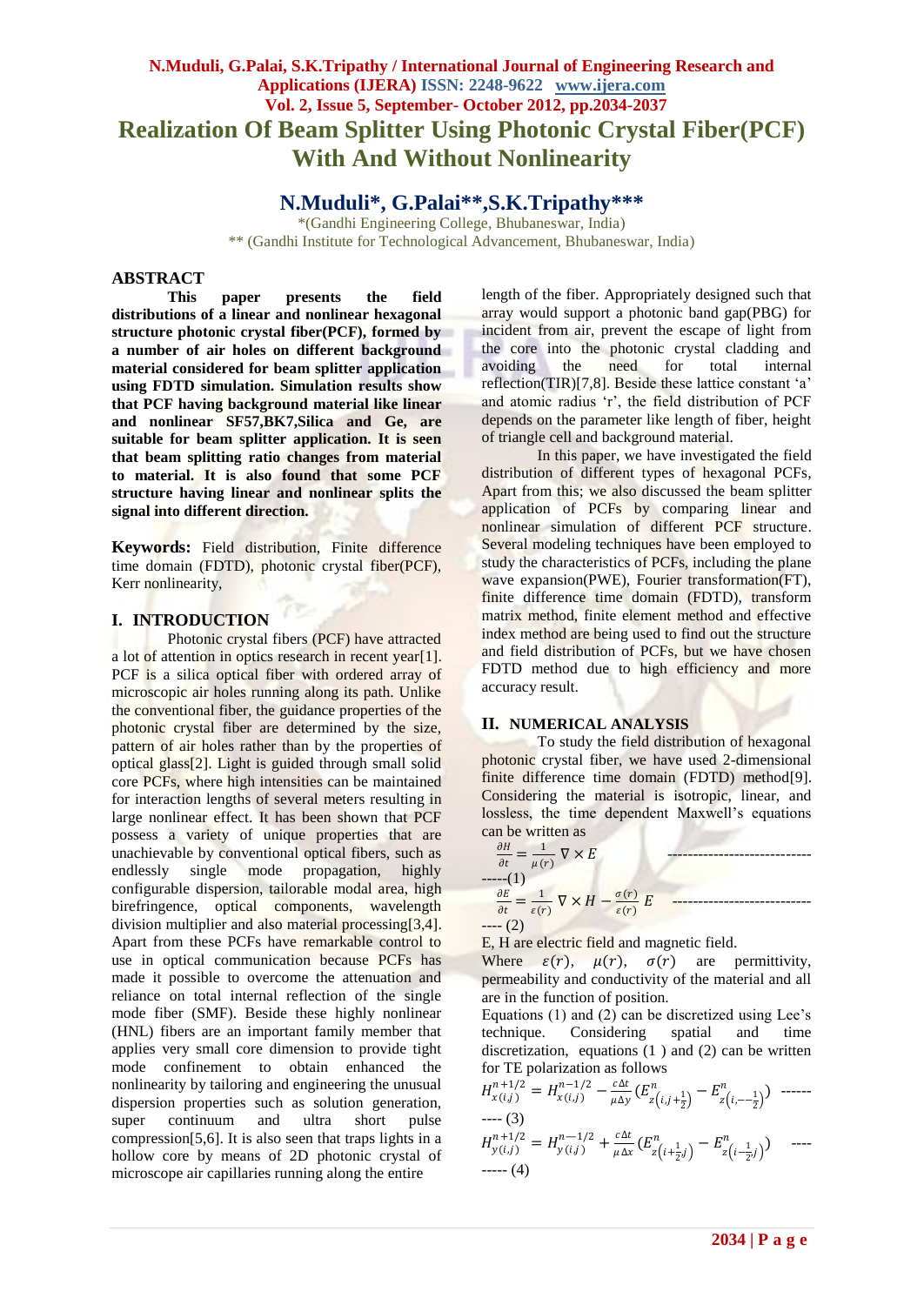#### **N.Muduli, G.Palai, S.K.Tripathy / International Journal of Engineering Research and Applications (IJERA) ISSN: 2248-9622 www.ijera.com Vol. 2, Issue 5, September- October 2012, pp.2034-2037**

(, ) +1 = (, ) + ∆ ∆ + 1 2 , + 1 <sup>2</sup> − — 1 2 , + 1 <sup>2</sup> − ∆ ∆ ( ,+ 1 2 + 1 <sup>2</sup> − , − 1 2 + 1 2 ) .................(5)

For stability, the time step

 $\Delta t \leq \frac{1}{\sqrt{1-2}}$  $c\sqrt{\Delta x^{-2}+\Delta y^{-2}}$ , where  $\Delta t$  is the time increment, c is the velocity of light, $\Delta x$  be the lattice increment in x direction,  $\Delta y$  be the lattice increment along y direction.

Considering equation  $(3),(4)$  and  $(5)$ , we have calculated the field distribution of PCFs in TE polarization mode.

For a nonlinear optical waveguide having Kerr—type non-linearity related permittivity  $\varepsilon_r$ depends on electric field  $E_v$  and can be expressed as

$$
\varepsilon_r = \varepsilon_{r,L} + \alpha |E_y|^2 \qquad \qquad \qquad \qquad
$$

Where  $\varepsilon_{r,L}$  is the linear relative permittivity and  $\alpha$  is the non linear co-efficient. A hybrid implicit FDTD method<sup>[10]</sup>, is used to simulate the field for 2D PCS with nonlinear rods. The overall stability of this hybrid FDTD scheme is determined by the stability in the linear medium regions. Consequently, nonlinearity in the structure does not effect stability and hence the grid size and time step.

#### **III**. **HEXAGONAL DESIGN**



Figure 1. Hexagonal structure of PCFs

The structure of photonic crystal fibers plays a vital role, because different structure gives different type of application. Here we have chosen hexagonal PCF. This hexagonal structure can be realized by drilling air holes on the background material which is shown in fig.1 to calculate the field distribution of photonic crystal fibers, we have chosen proper input parameters of the structure such as refractive index of air holes and background material, lattice constant of the structure and lattice parameters of the hexagonal structure, we have chosen for different types of linear and nonlinear material such as SF57,BK7,Silica and Ge. The input parameters are different from different hexagonal structure.

#### **III. SIMULATION RESULT**

To verify our FDTD method for the possible application of the proposed 2D photonic crystal structure as a beam splitter which is mentioned in the previous section? The excitation is initiated at the centre of the structure and the output is obtained at two adjacent faces. The schematic diagram of this principle is shown in fig.1.

For the simulation of field at two adjacent faces, we use linear and nonlinear SF57 as a background material (refractive index of 1.802) and lattice constant 4.4µm at wavelength of 1550nm. The simulation result shown in fig.2 represents that the signal in any one of the adjacent faces is divided into different direction for both linear and nonlinear material introduced in to the air holes.

Another configuration (lattice constant of 3.8µm) as a background material BK7 (refractive index of 1.5), however the FDTD simulation shows the signal splits into different direction for linear case and behaves as beam splitter  $(2:1)$  for nonlinear case is shown in fig.3. It is interesting to note that if the hexagonal photonic crystal structure is modified by changing lattice constant to 2.3µm and background material as silica (refractive index of 1.42) here the result shows the signal is divided almost into two equal parts behaving as beam splitter (1:1) for linear and 3:1 for nonlinear. (simulation result are not shown).

Taking another configuration (lattice constant of 0.78µm) as background material Ge (refractive index of 1.47), the FDTD simulation shows a completely different trend, here the signal is almost divided into two equal parts behaving as beam splitter (1:1) for linear and behaves as 1x2 beam splitter for nonlinear case.(simulation result are not shown here) However when the lattice constant is less than 0.78µm, then its simulation result is same as Ge background material for both linear and nonlinear case.

So the above finding leads us to believe that one can optimize a 2D PCS for realizing different optical components. Though we have shown the action of beam splitter in this paper but other actions can be also realized by suitably optimizing the structure.



 Fig.2(a) multi beam splitter of hexagonal structure of linear SF57 (X-Z plane)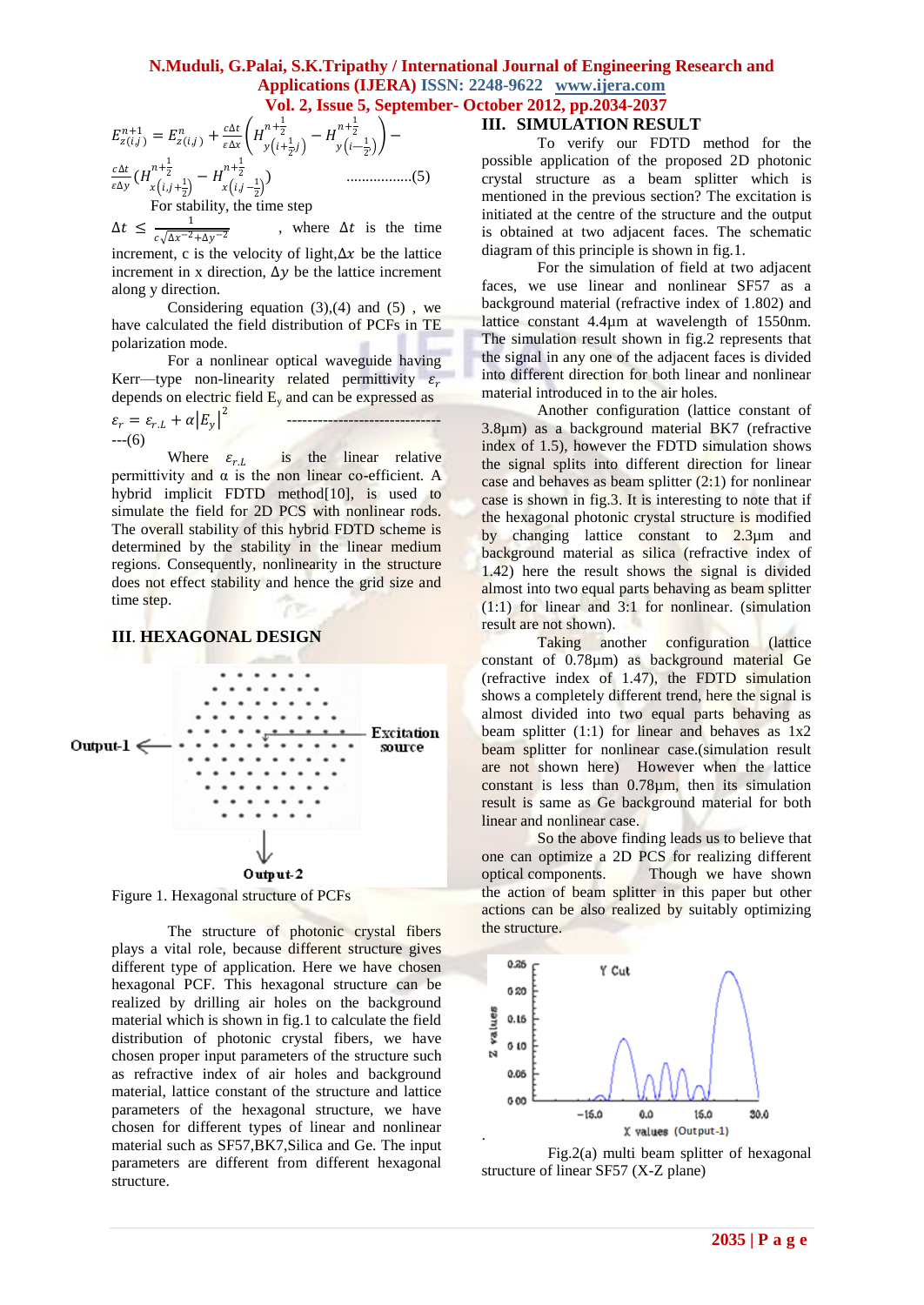#### **N.Muduli, G.Palai, S.K.Tripathy / International Journal of Engineering Research and Applications (IJERA) ISSN: 2248-9622 www.ijera.com Vol. 2, Issue 5, September- October 2012, pp.2034-2037**



Fig.2 (b) multi direction beam splitter of hexagonal structure of linear SF57(Y-Z plane)



Fig.2(c) multi beam splitter of hexagonal structure of non linear SF57 (X-Z plane)



Fig.2 (d) multi direction beam splitter of hexagonal structure of linear SF57(Y-Z plane)



Fig.3 (a) Multi direction beam splitter of linear BK7 hexagonal structure (X-Z plane)



Fig.3 (b) Multi direction beam splitter of linear BK7 hexagonal structure (Y-Z plane)



Fig.3 (c) Multi direction beam splitter of non linear BK7 hexagonal structure (X-Z plane)



Fig.3 (d) Multi direction beam splitter of non linear BK7 hexagonal structure (Y-Z plane)

#### **V. CONCLUSIONS**:

It is shown that by suitably optimizing the Hexagonal photonic crystal structure with respect to lattice constant and refractive index of background material, both splitting ratio as well as signal splits into different direction changes. Hexagonal photonic crystal structure can be used as a beam splitter.

#### **References**

[1] SandhirKumarSingh,D.K.Singh,PMahto. Numerical analysis of dispersion and endlessly single mode property of a modified PCF structure. *Int.J. Advanced*